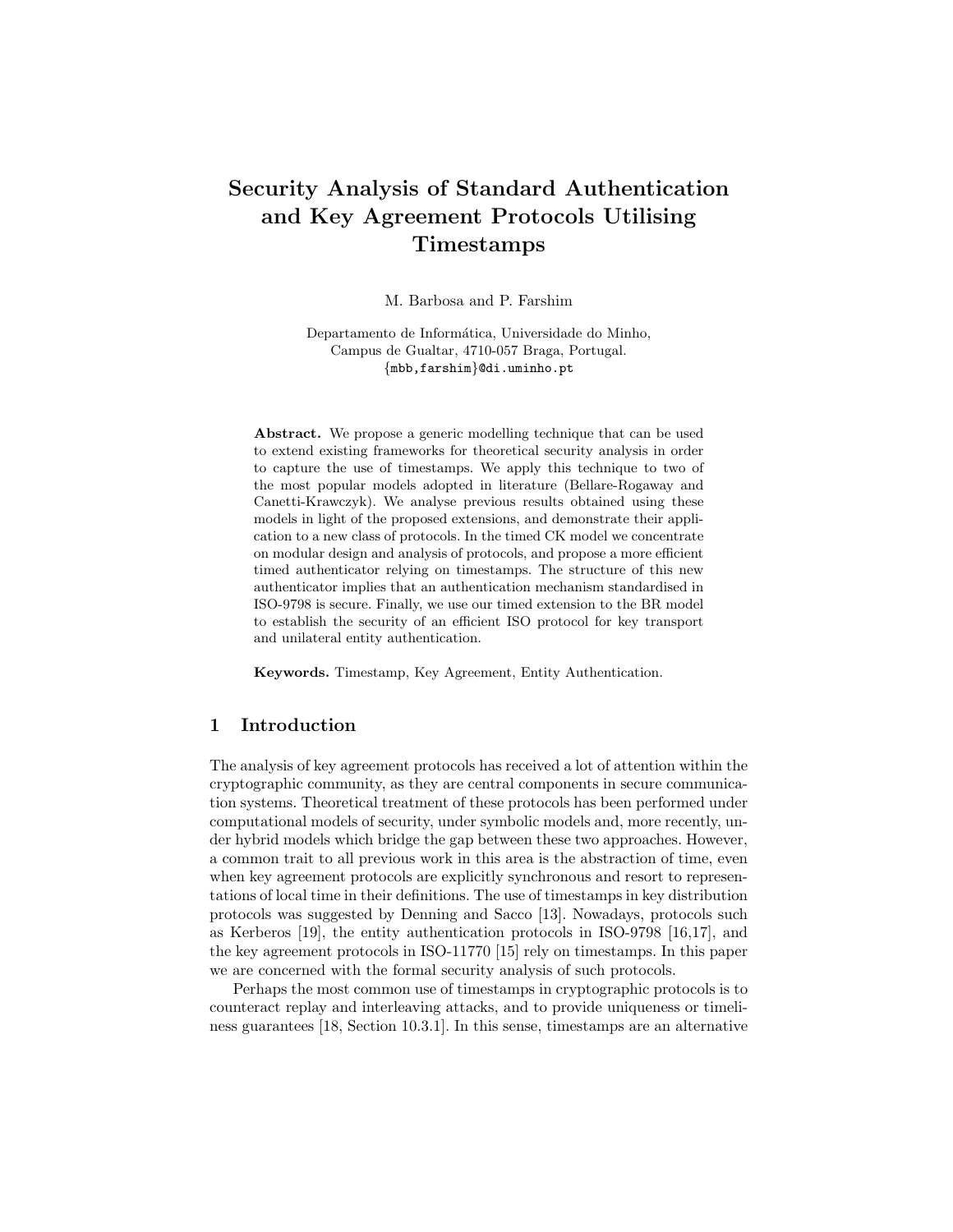to challenge-response mechanisms using fresh random nonces and to message sequence numbers. In comparison to challenge-response mechanisms, protocols using timestamps will typically require one less message to complete and will not require parties to generate random numbers. On the downside, the receiver must keep a small amount of ephemeral local state to detect the replay of valid messages within an acceptance window. The amount of state that must be kept when using timestamps can also be seen as an advantage when compared, for example, with solutions using sequence numbers where the receiver must keep static longterm state for each possible peer. In other application scenarios, there is no real alternative to the use of timestamps. Examples of this are the implementation of time-limited privileges, such as those awarded by Kerberos tickets, or the legal validity of authenticated documents, such as X.509 public key certificates.

In short, timestamps are extensively used in cryptographic protocols and they are adopted in mainstream (de facto) cryptographic standards, because they have interesting security properties that can be advantageous in many realworld scenarios. However, to the best of our knowledge, the use of timestamps has not been addressed in previously published work on the theoretical security analysis of cryptographic protocols. In particular, the current formal security models for the analysis of cryptographic protocols do not allow capturing this sort of mechanism in any reasonable way.

The security of this sort of mechanism relies on the use of a common time reference. This means that each party must have a local clock and that these must be synchronised to an extent that accommodates the acceptance window that is used. The local clocks must also be secure to prevent adversarial modification: if an adversary is able to reset a clock backwards, then it might be able to restore the validity of old messages; conversely, by setting a clock forward, the adversary might have advantage in preparing a message for some future point in time. These assumptions on the security and synchronisation of local clocks may be seen as disadvantages of using timestamps, since in many environments they may not be realistic. For example, it is common that the synchronisation of local clocks in a distributed environment is enforced by communication protocols that must themselves be secure in order for this assumption to be valid.

Our contribution. In this paper, we propose a general approach to the enrichment of said models to permit analysing protocols relying on timestamps. Our focus is on a generic modelling technique, which can be applied to virtually any framework for the analysis of cryptographic protocols. For concreteness, we apply this technique to two of the most popular models adopted in literature (the family of models stemming from the work of Bellare and Rogaway [4] and the model proposed by Canetti and Krawczyk in [2]), analyse previous results obtained using these models in light of the proposed extensions, and demonstrate their application to a new class of protocols.

An additional contribution of this paper is that the examples we use to demonstrate our approach are standardised protocols that lacked a formal proof of security until now. In particular, the timestamped authenticator we present in Section 4 was described in a footnote in the original paper by Canetti and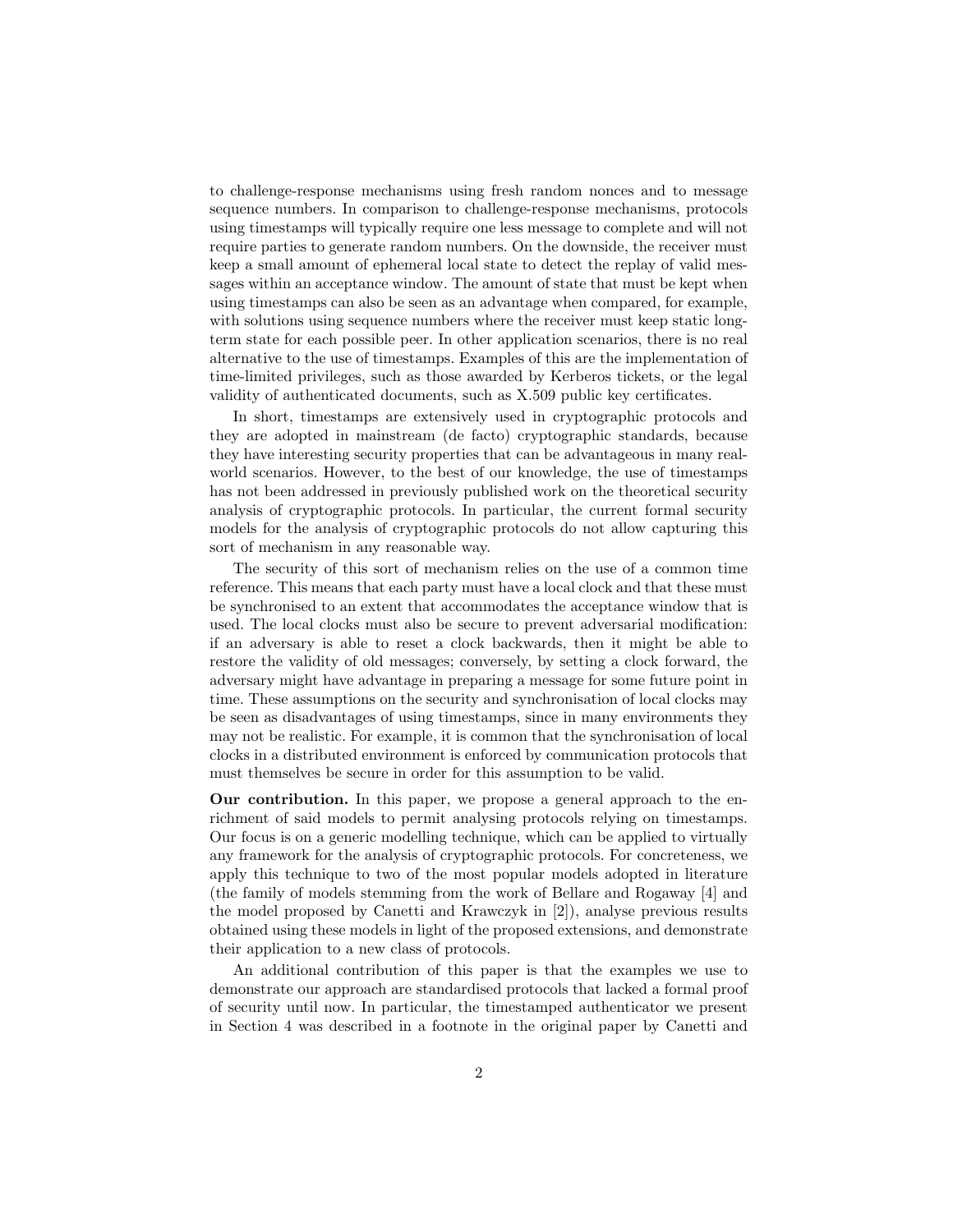Krawczyk in [2], but no proof of security was provided to support the claim. Furthermore, the structure of this new authenticator (and the security proof we provide) imply that a signature-based unilateral authentication mechanism standardised in ISO-9798-3 is secure for message authentication. Similarly, to the best of our knowledge, the ISO-11770-2 key transport protocol we analyse in Section 5 previously lacked a formal proof of security to validate the informal security guarantees described in the standard.

Structure of the paper. In Section 2 we briefly review the related work. In Section 3 we introduce our modelling approach and then use it propose extensions to the BR model and the CK model that permit capturing timestamping techniques, and discuss the implications for previous results. Finally, we present two examples of how the extended models can be used to analyse concrete protocols: an efficient authenticator in the CK model in Section 4, and a one-pass key exchange protocol from ISO-11770-2 in Section 5. We conclude the paper with a discussion on directions for future work in Section 6.

# 2 Related work

Bellare and Rogaway [4] gave the first formal model of security for the analysis of authentication and key agreement protocols. It is a game-based definition, in which the adversary is allowed to interact with a set of oracles that model communicating parties in a network, and where the adversary's goal is to distinguish whether the challenge it is given is a correctly shared key or is a randomly generated value. This seminal paper also provided the first computational proof of security for a cryptographic protocol. Subsequent work by the same authors [5] corrected a flaw in the original formulation and a considerable number of publications since have brought the model to maturity. This evolution included the simplification and refinement of the concept of matching conversations, the introduction of session identifiers and the observation that these are most naturally defined as message traces, the adaptation of the model to different scenarios, and the use of the model to capture different security goals [6]. In the remainder of this paper we will refer to the security models that follow this approach of Bellare and Rogaway as BR models.

In [2] Bellare, Canetti and Krawczyk proposed a modular approach to the design and analysis of authentication and key agreement protocols. This work adapted the concept of simulatability, and showed how one could analyse the security of a protocol in an ideally authenticated world and then use an authenticator to compile it into a new protocol providing the same security guarantees in a more realistic model. Canetti and Krawczyk [11] later corrected some problems with the original formulation of this model by merging their simulation-based approach (in particular they maintained the notions of emulation and compilation that enable the modular construction of protocols) with an indistinguishabilitybased security definition for key exchange protocols. This enabled the authors to prove a composition theorem, whereby combining a key agreement protocol with an authenticated encryption scheme for message transfer yields a two-stage se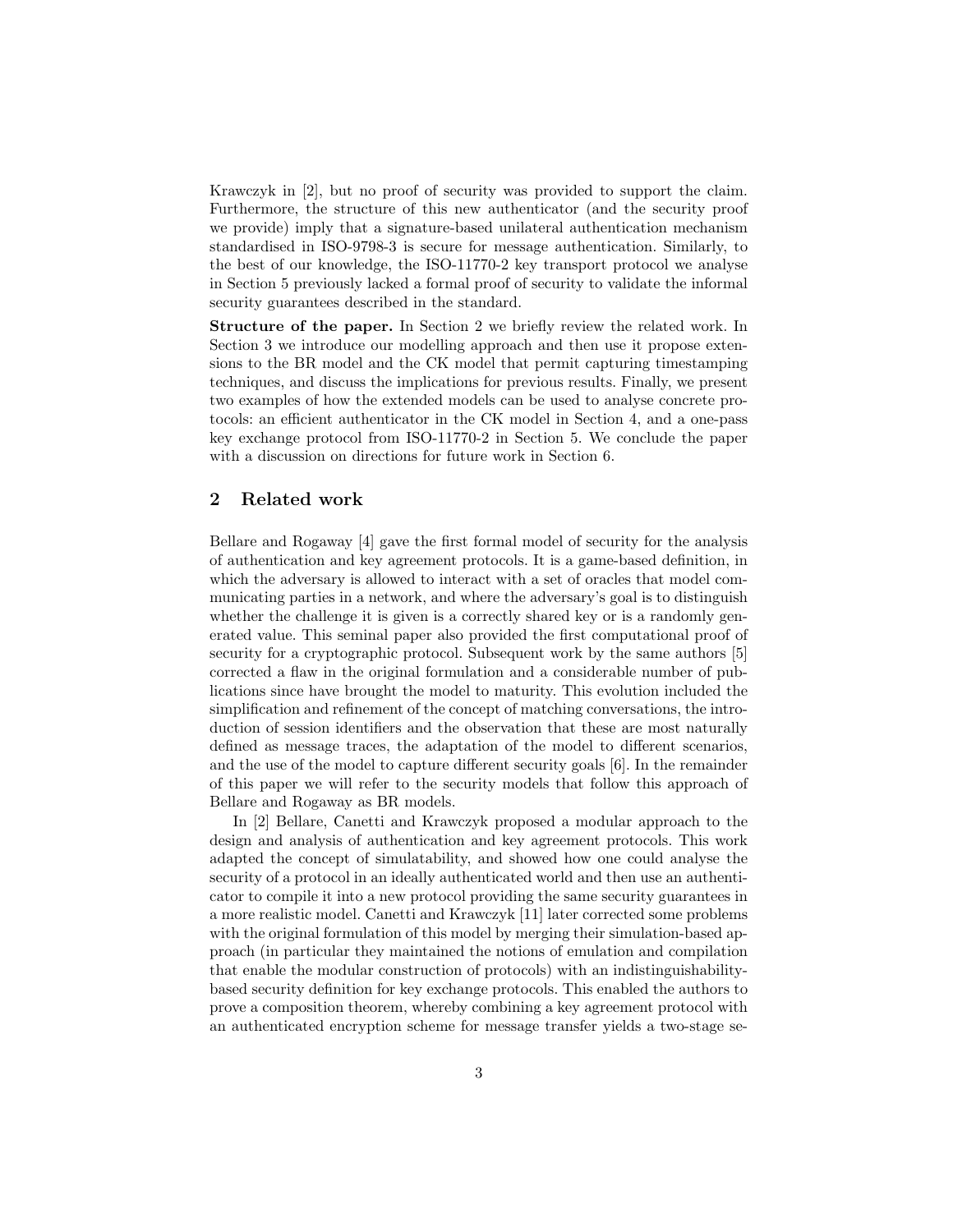cure message exchange system. In this paper we will refer to the security models that follow this approach of Canetti and Krawczyk as CK models.

Handling of time in related work. Cryptographic protocols are analysed in abstract models, where participants and adversaries are represented by processes exchanging messages through communication channels. Central to these models is the way they capture the timeliness of physical communication networks. In particular, it is possible to split these models into two categories by looking at the way they handle the activation of processes and the delivery of sent messages. In synchronous models, time is captured as a sequence of rounds. In each round all processes are activated simultaneously, and messages are exchanged instantly. In asynchronous models, there is no explicit assumption on the global passing of time. Process activation is usually message-driven and the adversary controls message delivery and participant activation.

Synchronous models are usually adapted when the focus is on a timeliness guarantee, such as termination of a process. However, asynchronous models are taken as better abstraction of real communication systems, as they make no assumptions about network delays and the relative execution speed of the parties, and they nicely capture the view that communications networks are hostile environments controlled by malicious agents [1]. For this reason, asynchronous models, such as the ones described earlier in this section, are much more widely used. This trend, however, comes at the cost of abstracting away many of the practical uses of time-variant parameters in cryptographic protocols, which rely on explicit representations of time. For example, it is common practice to treat timestamps as random nonces, or to assume that all transmitted messages are different. This is an understandable strategy to simplify analyses, but misses security-critical protocol implementation aspects such as buffering previously received messages to avoid replay attacks, or the use of timestamps and windows of acceptance to reduce the size of said message buffers [18, Section 10.3.1].

## 3 Adding time awareness to BR and CK models

#### 3.1 General approach

The objective is to obtain a framework for the analysis of key agreement protocols relying on timestamps, where one can argue that they satisfy a formal security definition. We do not introduce an all-new time-aware analysis framework, which would mean our findings might break away from the current state-of-the-art and might not be easily comparable to previously published results. Instead, we propose to extend the existing models for the analysis of key agreement protocols in a natural way, taking care to preserve an acceptable degree of backwardcompatibility. The basic idea of our approach is applicable to several competing analysis frameworks that are currently used by researchers in this area, and it does not imply the adoption of any particular one.

To demonstrate this principle, we propose to extend the BR and CK models referred in Section 2 in very similar terms. The most important change that we introduce is that we provide the communicating parties with internal clocks.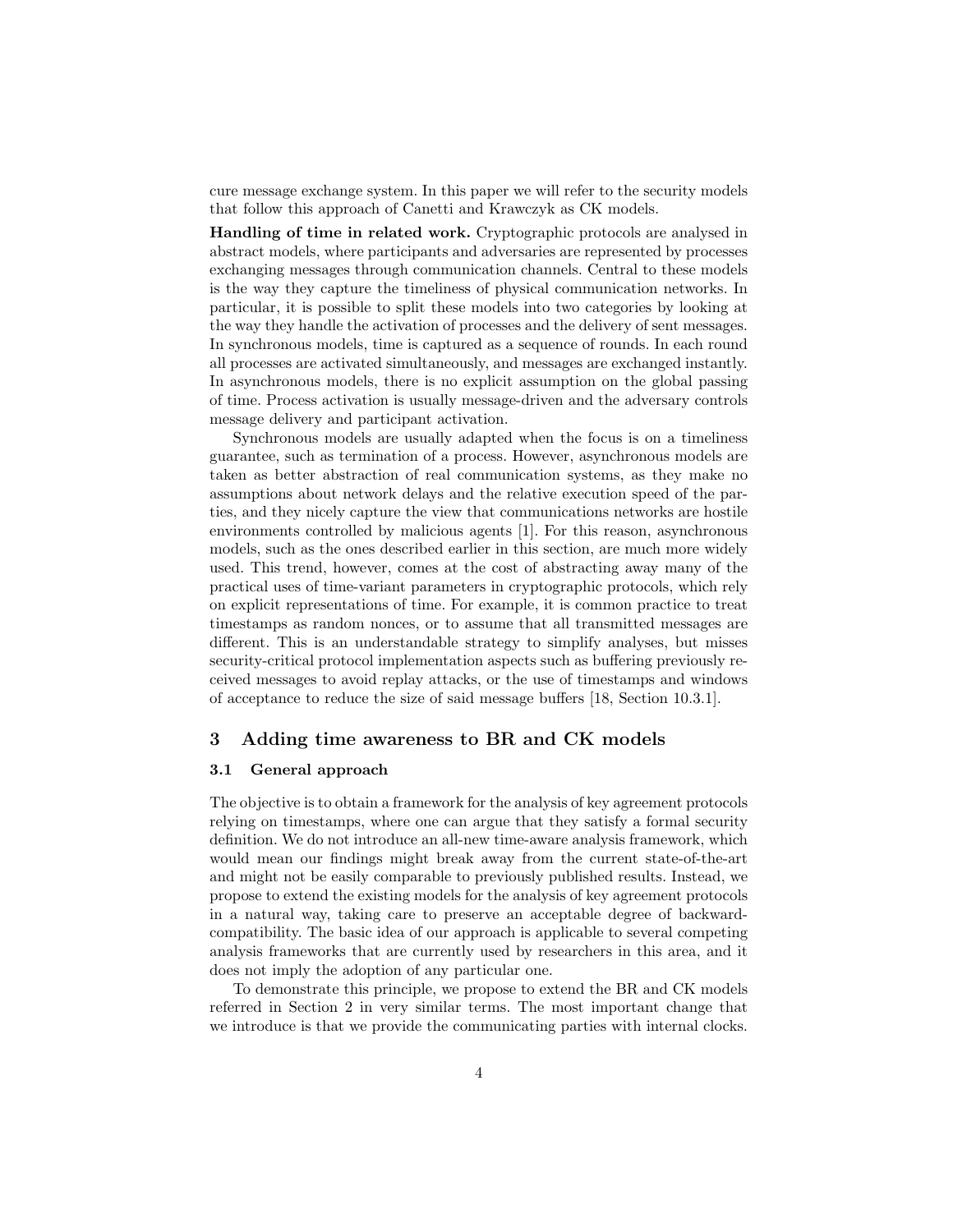These clocks are the only means available to each party to determine the current (local) time. To preserve the common asynchronous trait in these models, where the adversary controls the entire sequence of events occurring during an execution, we do not allow the clocks to progress independently. Instead, we leave it to the adversary to control the individual clocks of parties: we allow it to perform a Tick (or activation) query through which it can increment the internal clock of an honest party (of course it has complete control of the clocks of corrupted parties). The adversary is not allowed to reset or cause the internal clocks to regress in any way. This restriction captures the real-world assumption we described in Section 1 that the internal clocks of honest parties must be, to some extent, secure.

The addition of these elements to the BR and CK models allows us to capture the notion of time and internal clock drifts. We preserve the asynchronous nature of the model by allowing the adversary to freely control the perception of time passing at the different parties. Through the Tick mechanism, the adversary is able to induce any conceivable pattern in the relative speed of local clocks, and may try to use this capability to obtain advantage in attacking protocols that rely on local time measurements to construct and/or validate timestamps. Of course by giving this power to the adversary, we are enabling it to drive internal clocks significantly out of synchrony with respect to each other. However, a secure protocol using explicit representations of time should make it infeasible for an adversary to take advantage of such a strategy, or at least should permit formally stating the amount of drift that can tolerated. At this point, it is important to distinguish two types of security guarantees that may be obtained from timestamps and that we aim to capture using this modelling strategy.

Resistance against replay attacks. Recall that, in protocols that use timestamps to prevent replay attacks, the receiver defines an acceptance window and temporarily stores received messages until their timestamps expire. The width of the acceptance window must be defined as a trade-off between the required amount of storage space, the expected message transmission frequency, speed and processing time; and the required synchronisation between the clocks of sender and receiver. Received messages are discarded if they have invalid timestamps, or if they are repeats within the acceptance window.

In this setting, the local clocks are not explicitly used to keep track of elapsed time, but simply to ensure that the receiver does not have to store all previously received messages to prevent accepting duplicates. In fact, for this purpose, timestamps are essentially equivalent to sequence numbers. Furthermore, synchronisation of clocks between sender and receiver is less of a timeliness issue, and more of an interoperability problem. For example, two honest parties using this mechanism might not be able to communicate at all, even without the active intervention of any adversary, should their clocks values be sufficiently apart. In our extended model, this is reminiscent of a Denial-of-Service attack, which is usually out of the scope of cryptographic security analyses. Consistently with this view and with the original models, the security definitions for cryptographic protocols using timestamps in this context remain unchanged: it is accepted that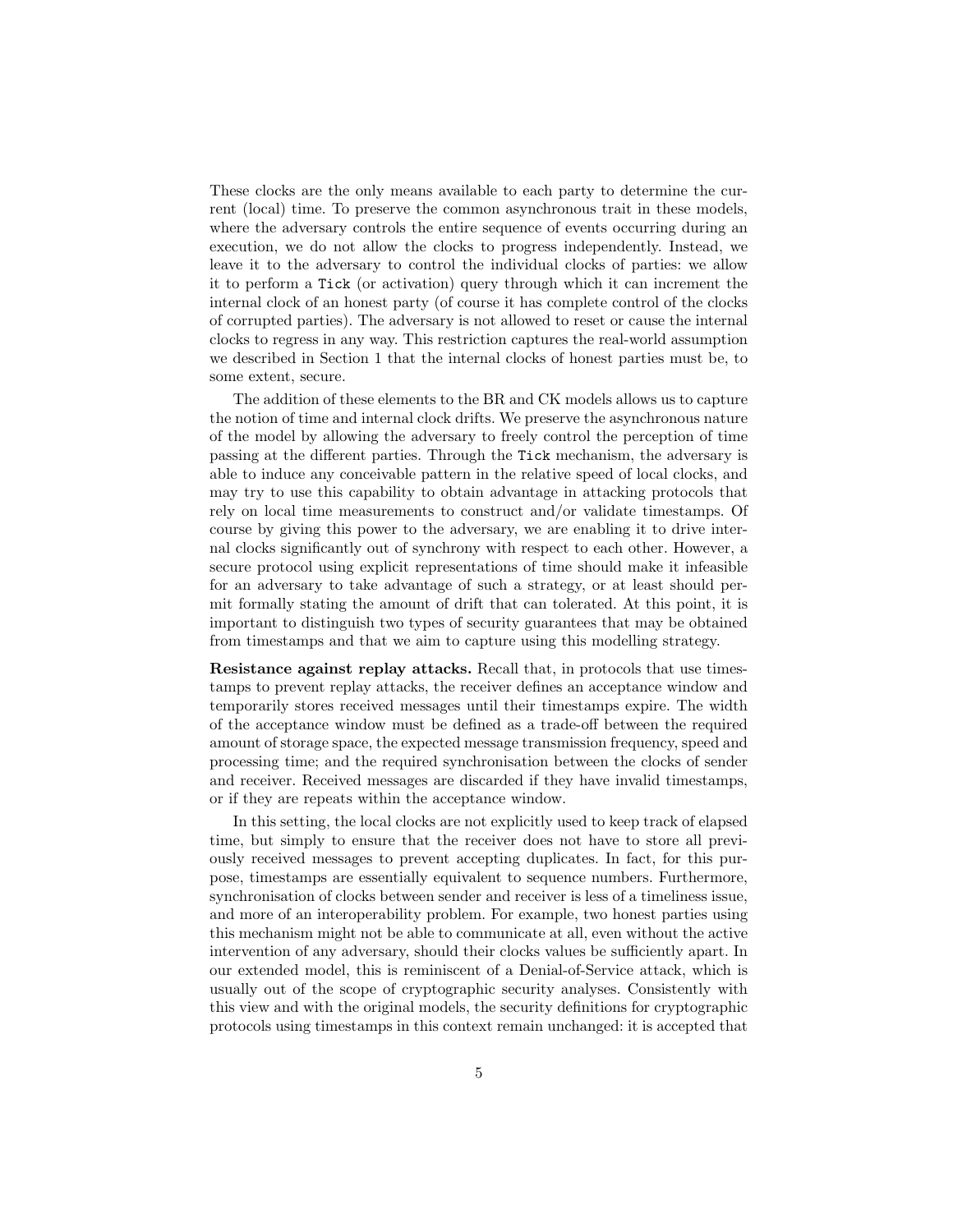the adversary may be able to prevent successful completions of protocols (e.g. by driving internal clocks significantly out of synchronisation, or simply by not delivering messages) but it should not be able to break the security requirements in any useful way.

Timeliness guarantees. For protocols that use timestamps to obtain timeliness guarantees on messages, the local clock values are taken for what they really mean: time measurements. In this context, timestamped messages are typically valid for a longer period of time, and timeliness guarantees can be provided to either the sender or the receiver, or to both. For example, the sender may want to be sure that a message will not be accepted by an honest receiver outside its validity period, which is defined with respect to the sender's own internal clock. Conversely, the receiver may require assurance that an accepted message was generated *recently* with respect to its own local clock, where *recently* is quantifiable as a time interval.

To deal with these guarantees we need to capture accuracy assumptions on the internal clocks of the honest parties in the system. We can do this by imposing limits on the maximum pair-wise drift that the adversary can induce between the internal clocks of different parties. In our modelling approach, we capture this sort of security requirement by stating that a protocol enforcing such a timeliness property must guarantee that any adversary breaking this requirement must be overstepping its maximum drift allowance with overwhelming probability.

#### 3.2 Extending the CK model

Brief review of the CK model [2,11]. An n-party message-driven protocol is a collection of  $n$  programs. Each program is run by a different party with some initial input that includes the party's identity, random input and the security parameter. The program waits for an activation: (1) the arrival of an incoming message from the network, or (2) an action request coming from other programs run by the party. Upon activation, the program processes the incoming data, starting from its current internal state, and as a result it can generate outgoing messages to the network and action requests to other programs run by the party. In addition, a local output value is generated and appended to a cumulative output tape, which is initially empty. The protocol definition includes an initialisation function I that models an initial phase of out-of-band and authenticated information exchange between the parties. Function  $I$  takes a random input  $r$  and the security parameter  $\kappa$ , and outputs a vector  $I(r,\kappa) = I(r,\kappa)_{0}, \ldots, I(r,\kappa)_{n}$ . The component  $I(r, \kappa)$  is the public information that becomes known to all parties and to the adversary. For  $i > 0$ ,  $I(r, \kappa)_i$  becomes known only to  $P_i$ .

The Unauthenticated-Links Adversarial Model (UM) defines the capabilities of an active man-in-the-middle attacker and its interaction with a protocol [11]. The participants are parties  $P_1, \ldots, P_n$  running an *n*-party protocol  $\pi$  on inputs  $x_1, \ldots, x_n$ , respectively, and an adversary U. For initialisation, each party  $P_i$ invokes  $\pi$  on local input  $x_i$ , security parameter  $\kappa$  and random input; the initialisation function of  $\pi$  is executed as described above. Then, while U has not terminated do: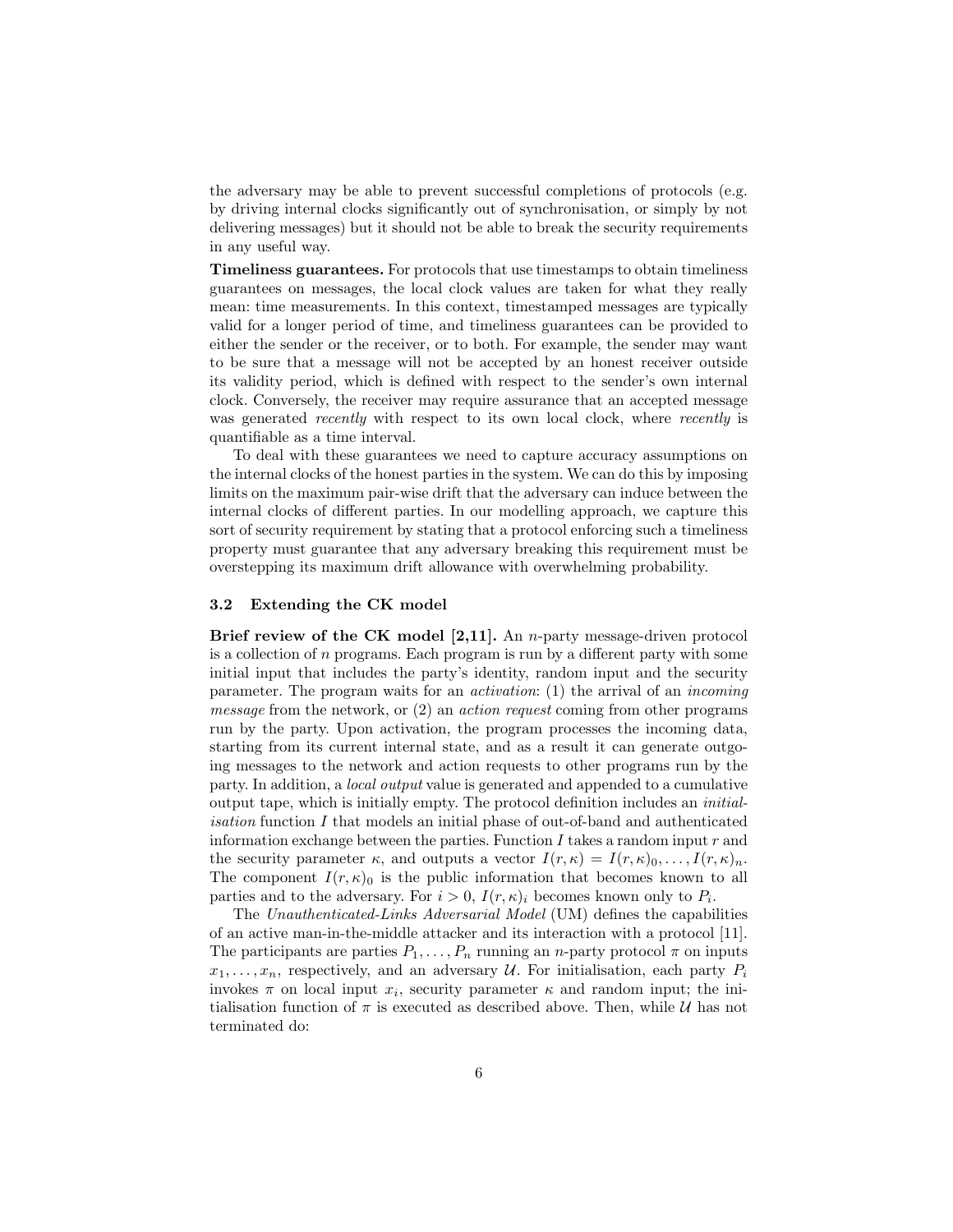- 1. U may activate  $\pi$  within some party,  $P_i$ . An activation can take two forms:
	- (a) An action request q. This activation models requests or invocations coming from other programs run by the party.
	- (b) An incoming message m with a specified sender  $P_i$ . This activation models messages coming from the network. We assume that every message specifies the sender of the message and its intended recipient.

If an activation occurred then the activated party  $P_i$  runs its program and hands  $U$  the resulting outgoing messages and action requests. Local outputs produced by the protocol are known to  $U$  except for those labeled secret.

- 2. U may corrupt a party  $P_i$ . Upon corruption, U learns the current internal state of  $P_i$ , and a special message is added to  $P_i$ 's local output. From this point on,  $P_i$  is no longer activated and does not generate further local output.
- 3.  $U$  may issue a session-state reveal for a specified session within some party  $P_i$ . In this case,  $U$  learns the current internal state of the specified session within  $P_i$ . This event is recorded through a special note in  $P_i$ 's local output.
- 4.  $U$  may issue a session-output query for a specified session within some party  $P_i$ . In this case,  $U$  learns any output from the specified session that was labeled secret. This event is recorded through a special note in  $P_i$ 's local output.

The global output of running a protocol in the UM is the concatenation of the cumulative local outputs of all the parties, together with the output of the adversary. The global output resulting from adversary  $U$  interacting with parties running protocol  $\pi$  is seen as an ensemble of probability distributions parameterised by security parameter  $k \in \mathbb{N}$  and the input to the system<sup>1</sup>  $\mathbf{x} \in \{0,1\}^*$ , and where the probability space is defined by the combined coin tosses of the adversary and the communicating parties. Following the original notation, we denote this ensemble by UNAUTH $_{\mathcal{U},\pi}$ .

The Authenticated-Links Adversarial Model (AM) is identical to the UM, with the exception that the adversary is constrained to model an ideal authenticated communications system. The AM-adversary, denoted A cannot inject or modify messages, except if the specified sender is a corrupted party or if the message belongs to an exposed session. Analogously to UNAUTH $_{\mathcal{U},\pi}$ , we have that  $\text{AUTH}_{\mathcal{A}, \pi}$  is the ensemble of random variables representing the global output for a computation carried out in the authenticated-links model.

Due to space limitations, we refer the reader to [11] for the definitions related to Key-Exchange protocols and their security in the CK model.

Introducing local clocks. Our modification to the previous model is based on a special program that we call LocalTime.

Definition 1 (LocalTime Program). The LocalTime program follows the syntax of message-driven protocols. The program does not accept messages from the network or transmit messages to the network. The program is deterministic and it is invoked with the empty input. It maintains a clock variable as internal

 $^{\rm 1}$  The concatenation of global public data with individual local inputs for each party.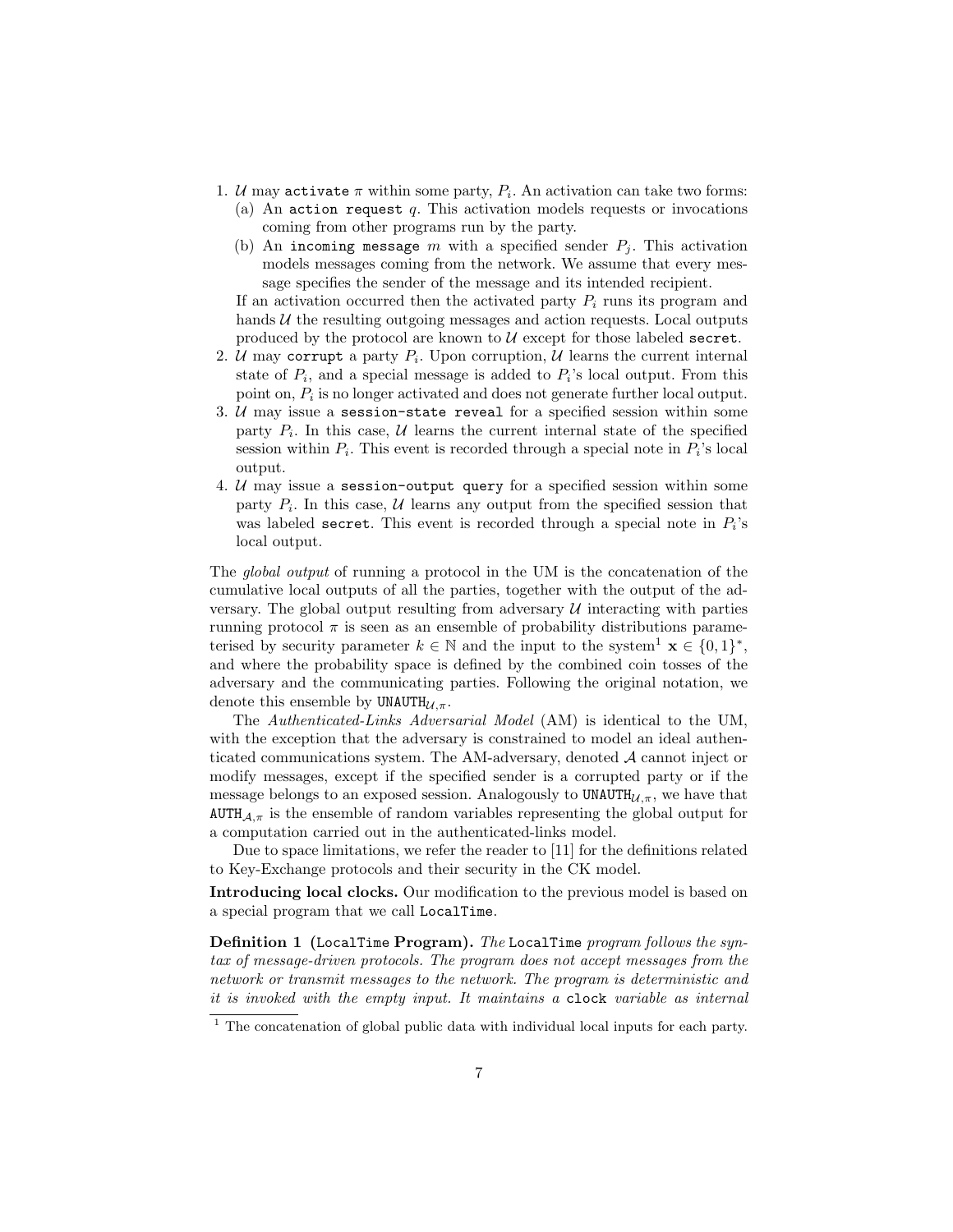state, which is initialised to 0. The program accepts a single external request, with no parameters, which is called Tick. When activated by the Tick request, the program increments the counter and outputs Local Time: <clock>, where <clock> denotes the value of the clock variable.

We introduce the timed variants of the UM and AM, which we refer to as TUM and TAM, and we require that each party in the TUM and in the TAM runs a single instance of LocalTime. Note that in the timed models, the adversary may control the value of the internal clock variables at will, by sending the Tick request to any party. Consistently with the original models, we assume that the local output at a given party  $P_i$  is readable only by the adversary and the programs running in the same party. Alternatively, the internal clock variable can be seen as part of the local state of each party, which is read-only to other programs and protocols running in the same environment. This means, in particular, that a program which enables a party  $P_i$  to participate in a given protocol may use the local clock value at that party, but is otherwise unaware of any other time references. We disallow protocols from issuing the Tick request to their local clock themselves.

Remark. The approach we followed to integrate the local clocks into the communicating parties in the CK model deserves a few words of explanation. Firstly, the adversary's interactions with parties in the CK model are either external requests to protocols, or message deliveries. Our choice of modelling the local clock as a separate program that accepts the Tick activation as an external request is consistent with this principle, and allows the adversary to control the local clock as desired. Secondly, by causing the LocalTime program to produce local output after each tick, protocol outputs do not need to include information about the time at which a certain event occurred in order to make timeliness properties explicit: this follows directly from the cumulative nature of the local output. Finally, our approach makes the concept of protocol emulation time-aware: the fact that the local clock progression is observable in the local output of each party also implies that any protocol  $\pi'$  that emulates a protocol  $\pi$  (see Definition 2) below) is guaranteed to preserve any timeliness properties formulated over the global output when the original protocol is run in the TAM.

Modular protocol design in the timed models. Central to the methodology of [2] are the concepts of protocol emulation, compiler, and authenticator, which we directly adapt for protocol translations between the TAM and the TUM.

**Definition 2 (Emulation).** A protocol  $\pi'$  emulates a protocol  $\pi$  in the TUM if, for any TUM adversary  $U_T$ , there exists TAM adversary  $A_T$  such that, for all input vectors, the global output resulting from running  $A_T$  against  $\pi$  in the TAM is computationally indistinguishable from that obtained when running  $U_T$ against  $\pi'$  in the TUM.

We emphasise that the global outputs resulting from running a protocol in the timed models include the local outputs produced by the LocalTime program, which reflect the sequence of Tick queries performed by the adversary at each party, and that these outputs are captured by the emulation definition above.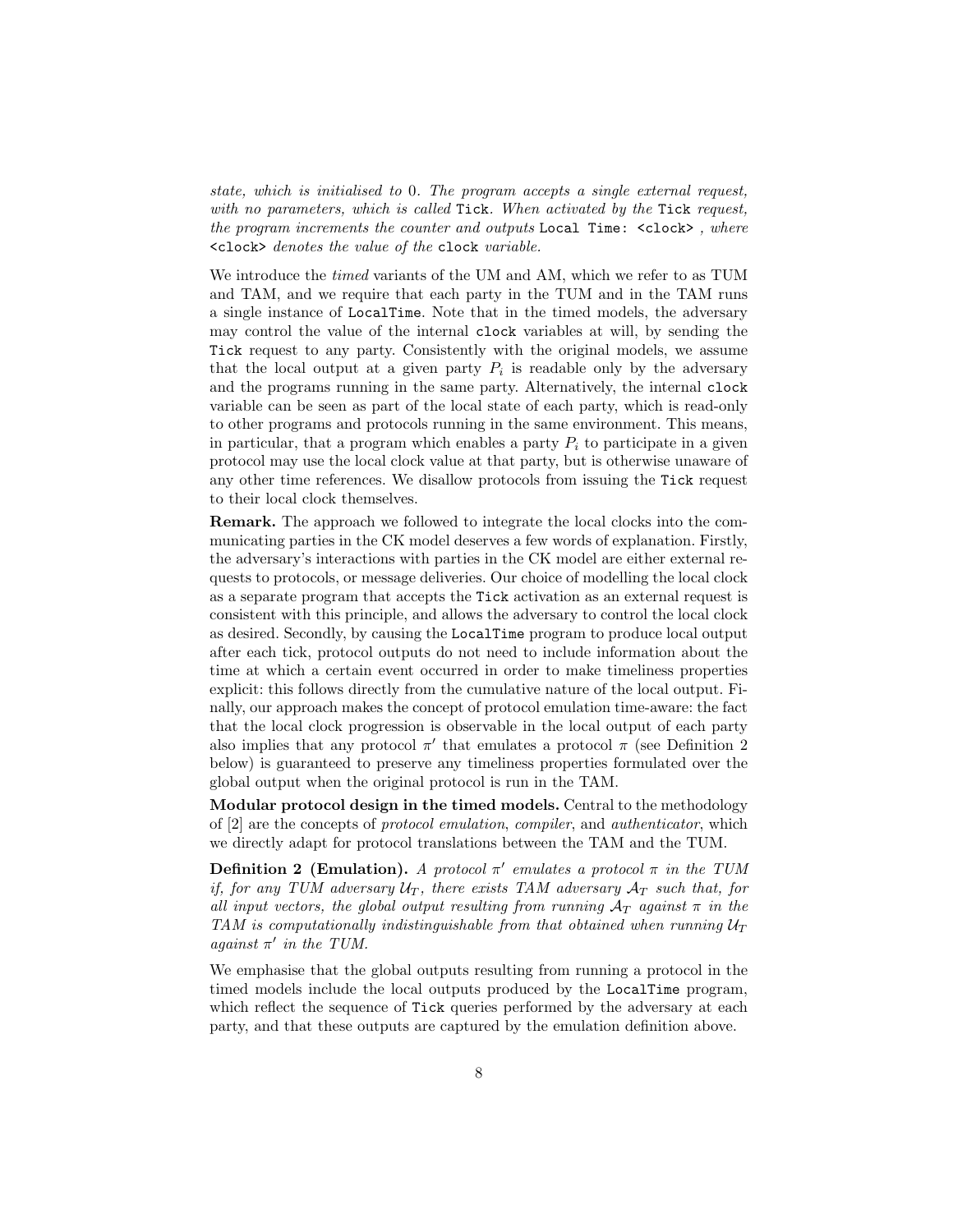**Definition 3 (Timed-Authenticator).** A compiler C is an algorithm that takes for input descriptions of protocols and outputs descriptions of protocols. A timed-authenticator is a compiler C that, for any TAM protocol  $\pi$ , the protocol  $\mathcal{C}(\pi)$  emulates  $\pi$  in the TUM.

One can show establish, in an almost identical way to Theorem 6 in [11], that:

**Theorem 1.** Let  $\pi$  be an SK-secure (see [11] for definition) key exchange protocol in the TAM and let C be a timed-authenticator. Then  $\pi' := \mathcal{C}(\pi)$  is an SK-secure key exchange protocol in the TUM.

In Section 4 we prove that, not only the original AM-to-UM authenticators proposed in [2] are also timed-authenticators, but also that through the use of timestamps one can obtain more efficient timed-authenticators. However, in order to argue that these results are meaningful, we need to revisit the modular approach to the development of cryptographic protocols introduced in [2]. With the introduction of the timed models, we have now four options for the design and analysis of protocols. For convenience, one would like to carry out the design in the authenticated models (AM and TAM), where adversaries are more limited in their capabilities and security goals are easier to achieve. The choice of whether or not to use a timed model should depend only on whether or not the protocol relies on time-dependent parameters to achieve security. On the other hand, and without loss of generality, we will assume that the overall goal is to translate these protocols into the TUM, which is the most general of the more realistic unauthenticated models, given that it accommodates protocols which may or may not take advantage of the local clock feature. To support this methodology, we first formalise a class of protocols for which the timed models are not particularly relevant.

**Definition 4 (Time-Independence).** A protocol  $\pi$  is time-independent if its behaviour is oblivious of the LocalTime protocol, i.e. if protocol  $\pi$  does not use the outputs of the LocalTime protocol in any way.

One would expect that, for time-independent protocols, the TUM (resp. TAM) would be identical to the UM (resp. AM). In particular, all of the results obtained in [11] for specific time-independent protocols should carry across to the timed models we have introduced. Unfortunately, proving a general theorem establishing that, for any time-independent protocol, in the UM (resp. AM) one can simply recast it in the TUM (resp. TAM) to obtain a protocol which emulates the original one (and satisfying the same security definitions) is not possible given our definition of the LocalTime program. This is because it is, by definition, impossible to recreate local time outputs by individual parties in the UM (resp. AM), and hence a simulation-based proof does not go through. However, for the specific case of SK-security, we can prove the following theorem establishing that, for time-independent protocols, one can perform the analysis in the UM (resp. AM) and the results will still apply in the TUM (resp. TAM).

**Theorem 2.** If a time-independent UM-protocol (resp. AM-protocol)  $\pi$  is SKsecure, then it is also SK-secure when run in the TUM (resp. TAM).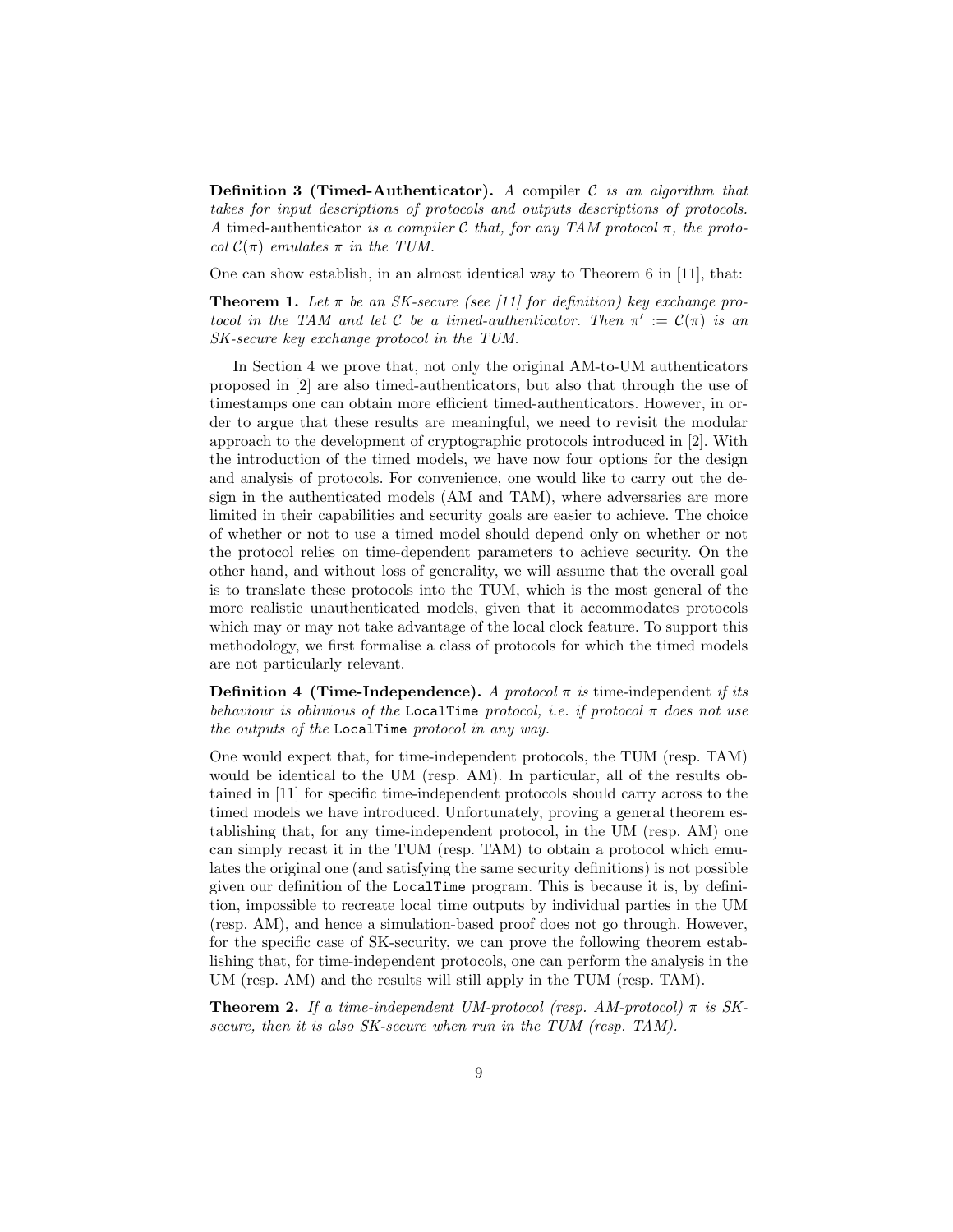Remark. We emphasise that, although we are able to show that the newly proposed timed models are a coherent extension to the work in  $[2,11]$  for the design and analysis of key exchange protocols relying on time-dependent parameters, we are not able to establish a general theorem that carries through all of the previous results in the CK model. In particular, we cannot prove a theorem stating that AM-to-UM emulation implies TAM-to-TUM emulation for timeindependent protocols. This would automatically imply that all authenticators are also timed-authenticators (we will return to this discussion in Section 4). However, the proof for such a theorem does not seem to go through because the definition of emulation is not strong enough to guarantee that, using the existence of suitable AM adversary for all TUM-adversaries, one is able to construct the required TAM-adversary that produces an indistinguishable sequence of Tick queries.

Theorem 2, combined with the concrete time-dependent and time-independent timed-authenticators in Section 4, provides the desired degree of flexibility in designing SK-secure KE protocols, as shown in the table below.

|                                   | Lower Layer Time-independent authenticator                                                                                                                                          | Time-dependent authenticator                                                                                                                      |
|-----------------------------------|-------------------------------------------------------------------------------------------------------------------------------------------------------------------------------------|---------------------------------------------------------------------------------------------------------------------------------------------------|
| Time-<br>independent<br>in the AM | Use the original CK modular ap-<br>proach to obtain an SK-secure pro-<br>tocol in the UM. Apply Theorem 2<br>to move to the TUM.                                                    | Use Theorem 2 to move result<br>to the TAM. Apply the timed-<br>authenticator in Section 4 to ob-<br>tain an SK-secure KE protocol in<br>the TUM. |
| Time-<br>dependent                | Apply one of the original authenti-<br>authenticators by Theorem 3, to Section 4 to obtain an SK-secure<br>in the TAM obtain an SK-secure KE in the KE protocol in the TUM.<br>TUM. | cators in [2], which are also timed- $ $ Apply the timed-authenticator in                                                                         |

#### 3.3 Extending the BR model

Brief review of the BR model [4,6]. Protocol participants are the elements of a non-empty set  $\mathcal{ID}$  of principals. Each principal  $A \in \mathcal{ID}$  is named by a fixedlength string, and they all hold public information and long-lived cryptographic private keys. Everybody's private key and public information is determined by running a key generator. During the execution of a protocol, there may be many running instances of each principal  $A \in \mathcal{ID}$ . We call instance i of principal A an oracle, and we denote it  $\prod_{A}^{i}$ . Each instance of a principal might be embodied as a process (running on some machine) which is controlled by that principal.

Intuitively, protocol execution proceeds as follows. An initiator-instance speaks first, producing a first message. A responder-instance may reply with a message of its own, intended for the initiator-instance. This process is intended to continue for some fixed number of flows, until both instances have terminated, by which time each instance should also have *accepted*. Acceptance may occur at any time, and it means that the party holds a session key  $sk$ , a session identifier sid (that can be used to uniquely name the ensuing session), and a partner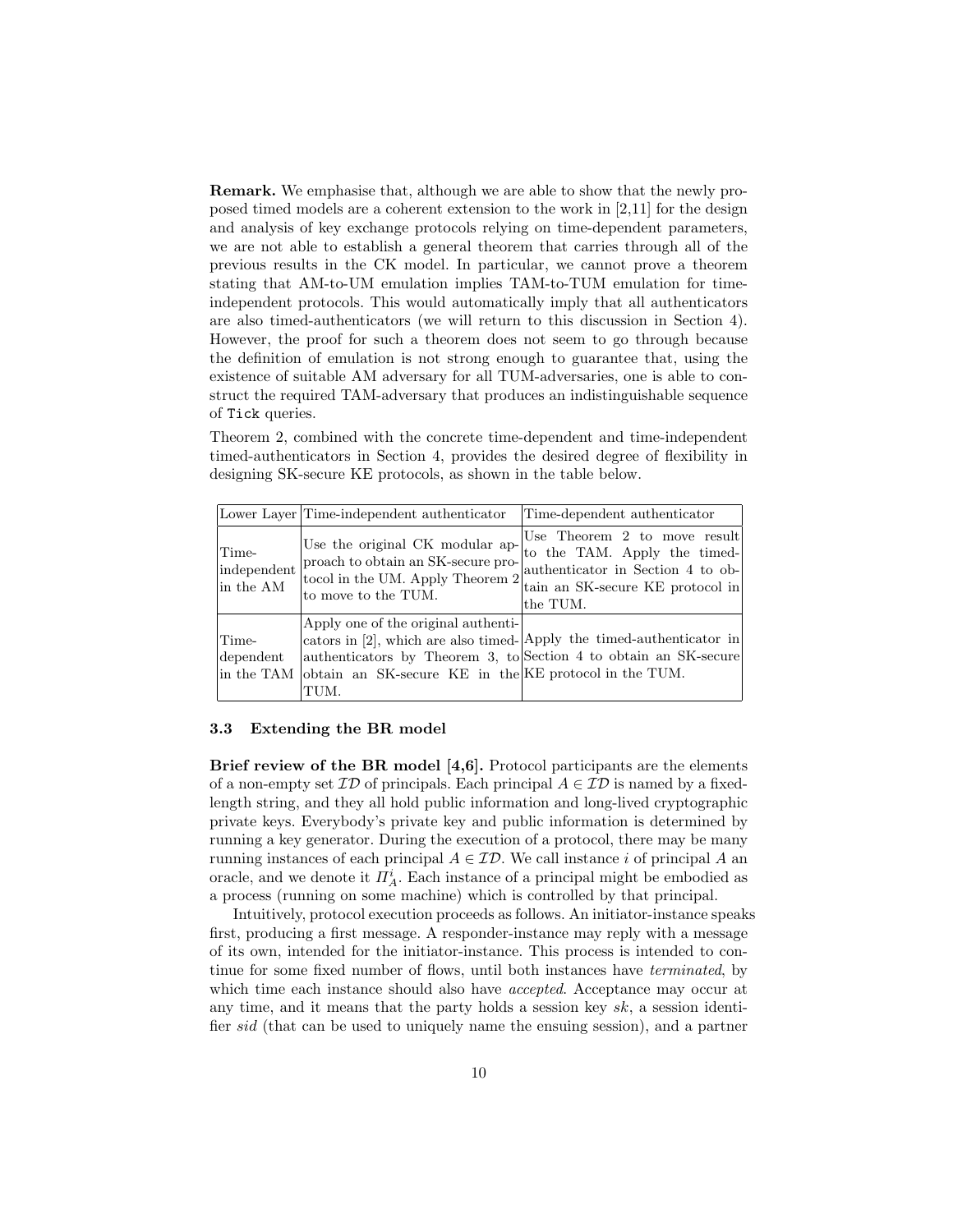identifier pid (that names the principal with which the instance believes it has just exchanged a key). The session key is secret, but the other two parameters are considered public. An instance can accept at most once.

Adversary  $A$  is defined as a probabilistic algorithm which has access to an arbitrary number of instance oracles, as described above, to which he can place the following queries:

- Send $(A, B, i, m)$ : This delivers message m, which is claimed to originate in party B, to oracle  $\Pi_A^i$ . The oracle computes what the protocol says to, and returns back the response. Should the oracle accept, this fact, as well as the session and partner identifiers will be made visible to the adversary. Should the oracle terminate, this too will be made visible to the adversary. To initiate the protocol with an instance of A as initiator, and an instance of B as responder, the adversary should call  $\texttt{Send}(A, B, i, \lambda)$  on an unused instance i of A.
- Reveal $(A, i)$ : If oracle  $\prod_{A}^{i}$  has accepted, holding some session key sk, then this query returns sk to the adversary.
- Corrupt(A): This oracle returns the private key corresponding to party  $A^2$ .
- Test $(A, i)$ : If oracle  $\prod_A^i$  has terminated, holding some session key sk and  $pid = B$ , then the following happens. A coin b is flipped. If  $b = 1$ , then sk is returned to the adversary. Otherwise, a random session key, drawn from the appropriate distribution, is returned.

To capture the security of authenticated key agreement protocols (AKE), we require the following definitions.

**Definition 5 (Partnering).** We say that  $\Pi_A^i$  is the partner of  $\Pi_{A'}^{i'}$  if (1) Both oracles has accepted and hold  $(sk, sid, pid)$  and  $(sk', sid', pid')$  respectively; (2)  $sk = sk'$ ,  $sid = sid'$ ,  $pid = A'$ , and  $pid' = A$ ; and (3) No oracle besides  $\Pi_A^i$  and  $\Pi_{A'}^{i'}$  has accepted with session identity sid. Note that partnership is symmetric.

**Definition 6 (Freshness).**  $\Pi_A^i$  is fresh if no reveal or corrupt queries are placed on  $\Pi^i_A$  or its partner  $\Pi^j_B$ .

Definition 7 (AKE Security). We say that a key exchange protocol is AKE secure if for any probabilistic polynomial-time adversary A, the probability that A guesses the bit b chosen in a fresh test session is negligibly different from  $1/2$ . The advantage of the adversary, which returns a bit  $b'$ , is defined to be:

$$
\mathrm{Adv}_{\mathtt{KE}}^{\mathtt{AKE}}(\mathcal{A}) := |2 \Pr[b = b'] - 1|.
$$

Definition 8 (Entity Authentication (EA)). We say that a key exchange protocol provides initiator-to-responder authentication if, for any probabilistic polynomial-time adversary A attacking the protocol in the above model, the probability,  $\text{Adv}_{\text{KE}}^{\text{I2R}}(\mathcal{A})$ , that some honest responder oracle  $\Pi_B^j$  terminates with pid = A, an honest party, but has no partner oracle is negligible.

 $2$  For simplicity we adopt the weak corruption model, where Corrupt does not return the states of all instances of A.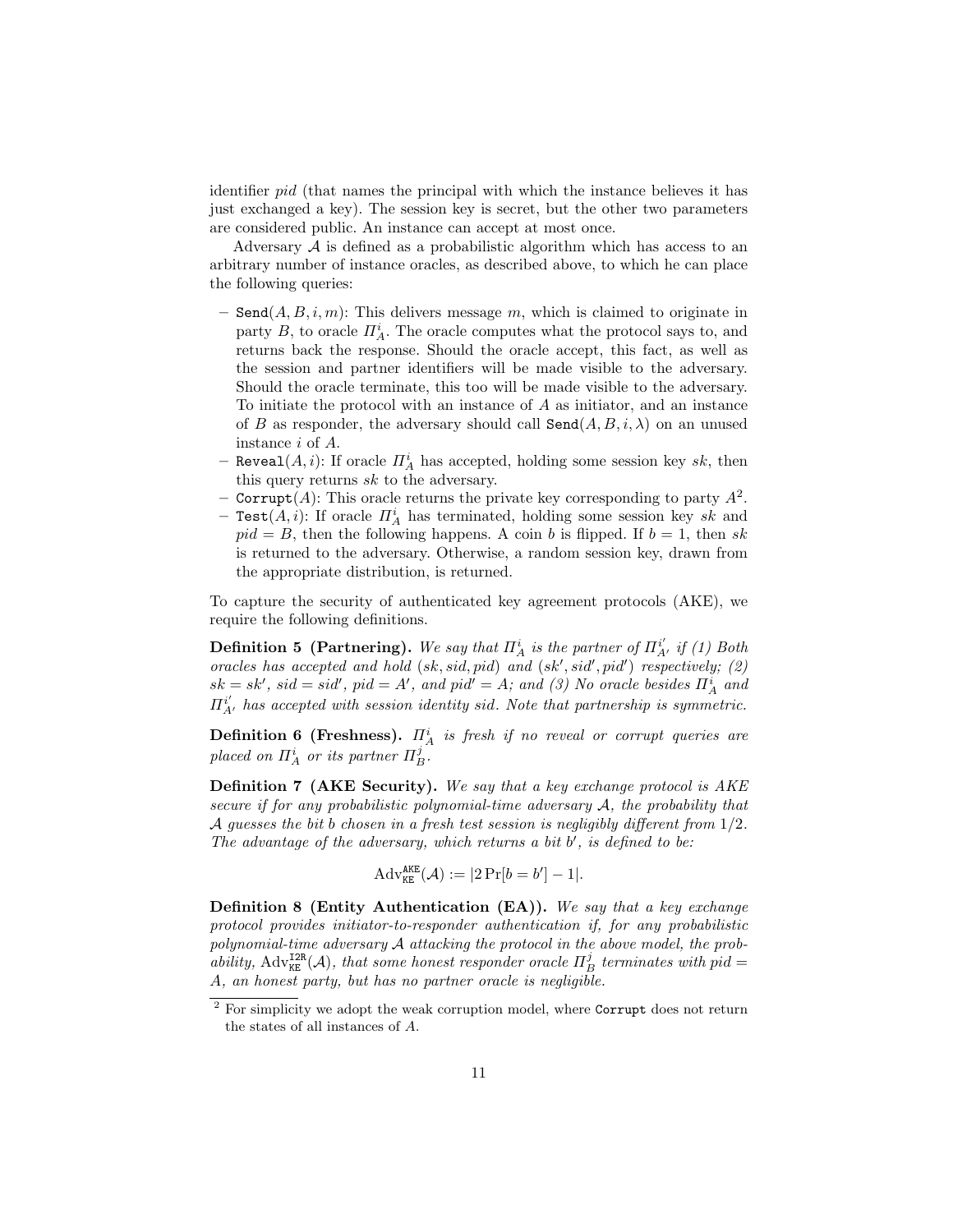Remark. The restriction of being honest that we have imposed above, is introduced to model the setting where authentication relies on symmetric keys. This is the case for the protocol we analyse in Section 5. In the asymmetric setting, however, only the authenticated party (initiator in the above) needs to be honest.

Introducing local clocks. To ensure consistency with the structure of the BR model, we provide each party with a clock variable, which is initially set to zero. This variable is read-only state, which is accessible to all the instances of a protocol running at a given party (very much like the private keys). In order to model the adversarial control of clocks at different parties we enhance its capabilities by providing access to the following oracle:

– Tick $(A)$ : increment the clock variable at party A, and return it.

It is interesting to note that the relation between the timed version of the BR model and the original one is identical to that we established in the previous section between the TUM and the UM in the CK model. Specifically, one can formulate the notions of AKE security and entity authentication without change in the timed BR model. It is also straightforward to adapt the definition of timeindependence to protocols specified in the BR model and prove that, for all timeindependent protocols, AKE security and entity authentication are preserved when we move from the original to the timed version of the model. We omit the equivalent of Theorem 2 for BR models due to space limitations. However, the observation that such a theorem holds is important to support our claim that the extension we propose to the BR model is a natural one.

Capturing timeliness guarantees. The definition of entity authentication formulated over the timed BR model is a good case study for capturing timeliness guarantees in security definitions. The existential guarantee stated in the definition implicitly refers to two events: (1) the termination of the protocol-instance that obtains the authentication guarantee; and (2) the acceptance of the partner protocol-instance that is authenticated. It seems natural to extend this definition with additional information relating the points in time at which the two events occur. To achieve this, we must first isolate a category of adversaries for which making such claims is possible.

Definition 9 (δ-synchronisation). An adversary in the timed BR model satisfies δ-synchronisation if it never causes the clock variables of any two (honest) parties to differ by more than  $\delta$ .

The previous definition captures the notion that clocks must be synchronised in order to achieve any sort of timeliness guarantee, as described in Section 3.1. We are now in a position to state an alternative version of the entity authentication definition. Let  $\prod_{A}^{i}$  and  $\prod_{B}^{j}$  be two partner oracles where the latter has terminated. Also, let  $t_B(E)$  be the function returning the value of the local clock at B when event E occurred. Finally, let  $\operatorname{acc}(A, i)$  denote the event that  $\Pi_A^i$  accepted, and let  $\texttt{term}(B, j)$  denote the event that  $\Pi_B^j$  terminated.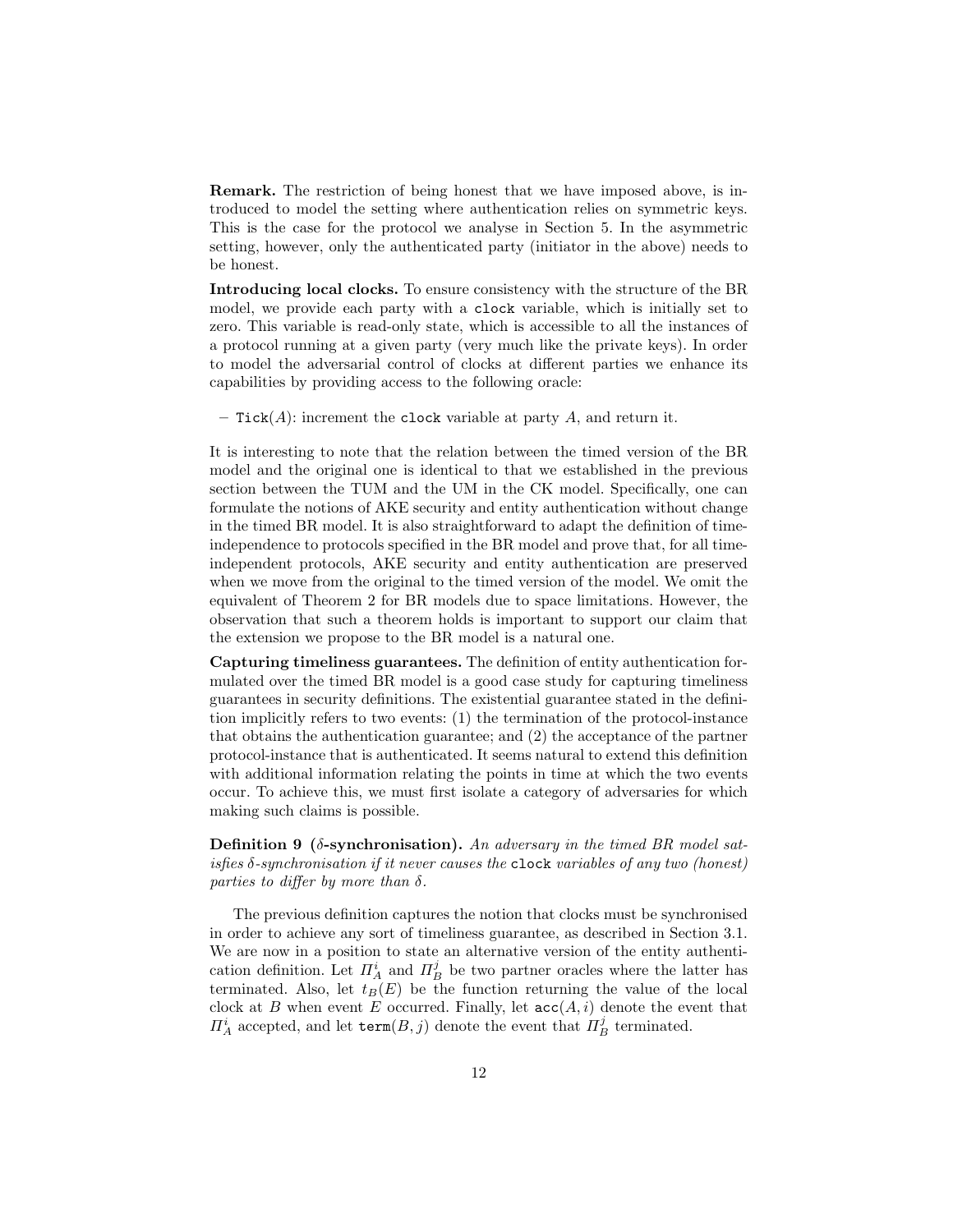Definition 10 (β-Recent Entity Authentication (β-REA)). We say that a key exchange protocol provides β-recent initiator-to-responder authentication if it provides initiator-to-responder authentication, and furthermore for any honest responder oracle  $\Pi_B^j$  which has terminated with partner  $\Pi_A^i$ , with A honest, we have that:  $|t_B(\texttt{term}(B, j)) - t_B(\texttt{acc}(A, i))| \leq \beta$ .

The above definition captures attacks such as that described in [14], where an adversary uses a post-dated clock at a client to impersonate as him later, when correct time is reached at the server side. In Section 5 we will prove that a concrete key agreement protocol using timestamps satisfies the previous definition, as long as the adversary is guaranteed to comply with  $\delta$ -synchronisation.

# 4 An example in the CK model: timed-authenticators

The concept of authenticator is central to the modular approach to the analysis of cryptographic protocols proposed in [2]. Authenticators are compilers that take protocols shown to satisfy a set of properties in the AM, and produce protocols which satisfy equivalent properties in the UM. Bellare et al. [2] propose a method to construct authenticators based on the simple message transfer (MT) protocol: they show that any protocol which emulates the MT protocol in the UM can be used as an authenticator. Authenticators constructed using in this way are called MT-authenticators.

In this section we show that this method can be easily adapted to the timed versions of the CK model introduced in the previous section. We start by recalling the definition of the MT-protocol and note that, when run in the timed models, the local output at each party permits reading the local time at which the MTprotocol signalled the reception and transmission of messages.

Definition 11 (The MT-Protocol). The protocol takes empty input. Upon activation within  $P_i$  on action request  $\texttt{Send}(P_i, P_j, m)$ , party  $P_i$  sends the message  $(P_i, P_j, m)$  to party  $P_j$ , and outputs " $P_i$  sent m to  $P_j$ ". Upon receipt of a message  $(P_i, P_j, m)$ ,  $P_j$  outputs " $P_j$  received m from  $P_i$ ".

Now, let  $\lambda$  be a protocol that emulates the MT-protocol in the TUM and, similarly to the modular construction in [2], define a compiler  $\mathcal{C}_{\lambda}$  that on input a protocol  $\pi$  produces a protocol  $\pi' = \mathcal{C}_{\lambda}(\pi)$  defined as follows.

- When  $\pi'$  is activated at a party  $P_i$  it first invokes  $\lambda$ .
- Then, for each message sent in protocol  $\pi$ , protocol  $\pi'$  activates  $\lambda$  with the action request for sending the same message to the same specified recipient.
- Whenever  $\pi'$  is activated with some incoming message, it activates  $\lambda$  with the same incoming message.
- When  $\lambda$  outputs " $P_i$  received m from  $P_j$ ", protocol  $\pi$  is activated with incoming message  $m$  from  $P_i$ .

We complete this discussion with two theorems. Theorem 3 is the equivalent of Theorem 3 in [2]. Theorem 4 is the equivalent of Propositions 4 and 5 in [2].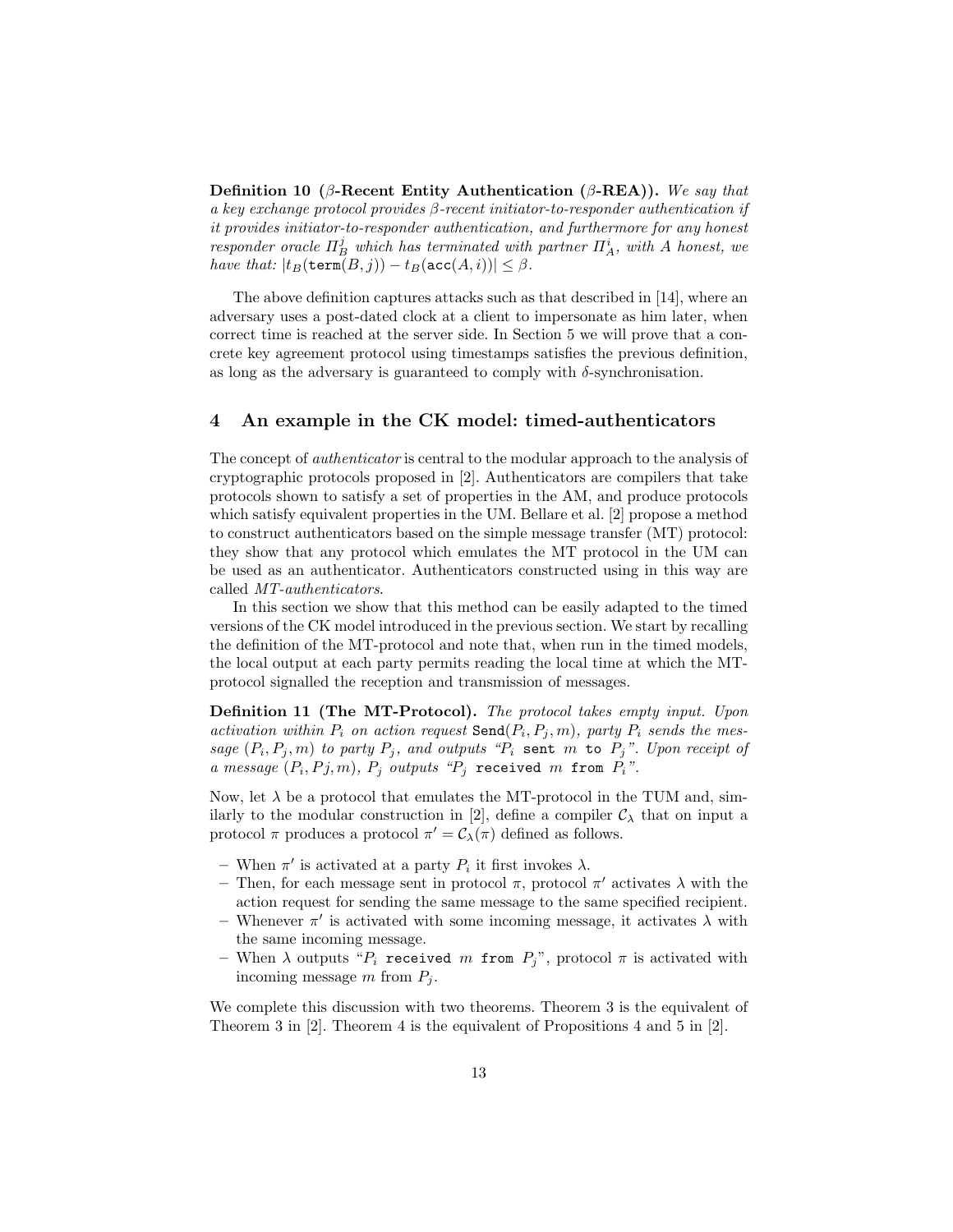**Theorem 3.** Let  $\pi$  be a protocol in the TAM, and let  $\lambda$  be protocol which emulates the MT-protocol in the TUM, then  $\pi' := \mathcal{C}_{\lambda}(\pi)$  emulates  $\pi$  in the TUM.

Theorem 4. The signature-based and the encryption-based MT-authenticators proposed in [2] both emulate the MT-protocol in the TUM.

The proofs are identical to the original ones, with the following exception: when a TUM-adversary activates the LocalTime protocol of a (dummy) TUMparty by a Tick request, the simulating TAM-adversary invokes the LocalTime protocol of the corresponding party in the TAM, and passes back the output, without change, to the TUM-adversary.

Theorem 4 establishes that the original compilers proposed in [2] can also be used to translate protocols from the TAM to the TUM, i.e. they are also timed-authenticators. Intuitively, this is possible because these constructions are oblivious of time and of the LocalTime programs added to the timed models, and the MT-protocol is not claimed to provide concrete timeliness guarantees.

**Protocol**  $\lambda_{Sig}(\delta)$ 

- $-$  The initialisation function I first invokes, once for each party, the key generation algorithm of a signature scheme secure against chosen message attacks with security parameter  $\kappa$ . Let Sig and Ver denote the signing and verification algorithms. Let  $s_i$  and  $v_i$  denote the signing and verification keys associated with party  $P_i$ . The public information includes all public keys:  $I_0 = v_1, \ldots, v_n$ .  $P_i$ 's private information is  $I_i = s_i$ .
- Each party keeps as protocol state a list  $L$  where it stores message/timestamp pairs  $(m, t)$  corresponding to previously received and accepted messages.
- When activated within party  $P_i$  and with external request to send message m to party  $P_j$ , protocol  $\lambda_{Sig}(\delta)$  invokes a two-party protocol that proceeds as follows:
	- First,  $P_i$  checks the local time value t and constructs a message  $(m||t||\text{Sig}(m||t||P_j, s_i))$  and sends it to  $P_j$ .
	- Then,  $P_i$  outputs " $P_i$  sent m to  $P_j$ ".
	- Upon receipt of  $(m||t||\sigma)$  from  $P_i$ , party  $P_j$  accepts m and outputs " $P_j$ " received  $m$  from  $P_i$ " if:
		- ∗ the signature σ is successfully verified by  $Ver(m||t||P_j, v_i)$ .
		- $*$  t ∈ [t'  $\delta, t' + \delta$ ], where t' is the value of the local time at  $P_j$  when the message is received.
		- $*$  list L does not contain the pair  $(m, t)$ .

• Finally,  $P_j$  updates list L adding the pair  $(m, t)$  and deleting all pairs  $(\hat{m}, \hat{t})$ where  $\hat{t} \notin [t'-\delta, t'+\delta].$ 

Fig. 1. A signature-based timed-authenticator in the TUM

To complete this section, we present a more efficient one-round timed authenticator, which uses timestamps to eliminate the challenge-response construction used in the original authenticators. The protocol is shown in Figure 1, and is an adaptation of the signature-based MT-authenticator in [2]. It is parameterised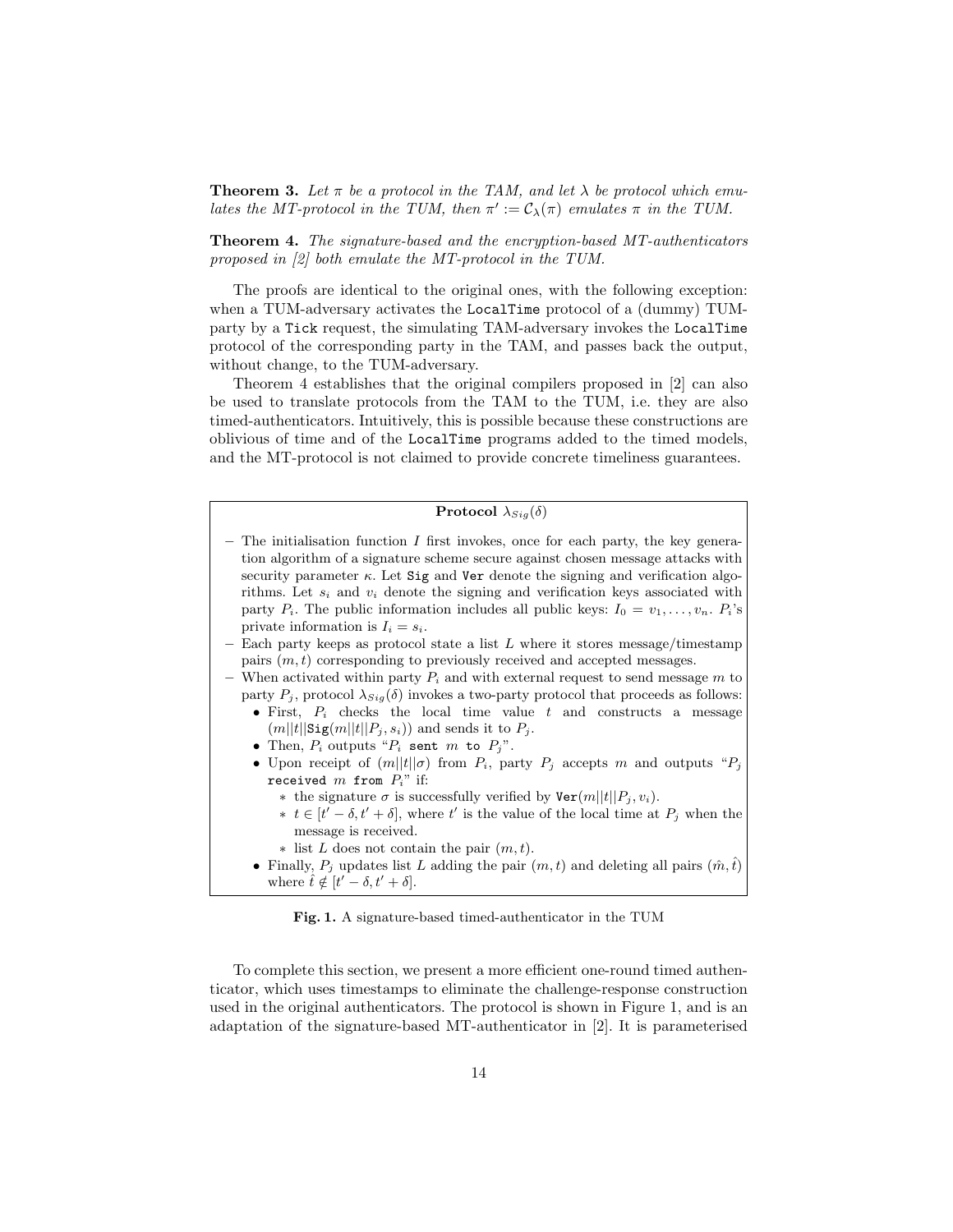with a positive integer  $\delta$  which defines the width of the timestamp acceptance window. We observe that this protocol is structurally equivalent to the signaturebased unilateral authentication protocol in the ISO-9798-3 standard [17] when one uses message  $m$  in place of the optional text-fields allowed by the standard. This implies that Theorem 5 below establishes the validity of the claim in standard ISO-9798-3 that this protocol can be used for message authentication.

The following theorem, whose proof can be found in the full version of the paper, formally establishes the security properties of the protocol in Figure 1.

Theorem 5. Assume that the signature scheme in use is secure against the standard notion of chosen message attacks (UF-CMA). Then protocol  $\lambda_{Sia}(\delta)$ emulates the MT-protocol in the TUM.

Remark. There is a subtlety involving adversaries who can forge signatures but do not disrupt the simulation needed by a TAM-adversary. Consider an adversary who activates party  $P^*$  to send message m at local time  $t^*$ , but does not deliver the message to the intended recipient. Instead, it forges a signature on the same message, but with a later timestamp, and delivers this message to the intended recipient much later in the simulation run, taking care that the timestamp in the forged message is valid at that time. This adversary does not cause a problem in the proof of the above theorem, since the message is delivered only once. In fact, this is an attack on the timeliness properties of the authenticator, which are not captured in the formulation of the MT-protocol. This attack would be an important part of the proof that protocol  $\lambda_{Sia}(\delta)$  emulates a version of the MT-protocol with timeliness guarantees, where messages are only accepted on the receiver's side if they are delivered within some specific time interval after they are added to the set M.

## 5 An example in the BR model: a standard AKE protocol

In this section we use the timed BR model to analyse the security of a onepass key agreement protocol offering unilateral authentication, as defined in the ISO-11770-2 standard. The protocol is formalised in Figure 2. It is a key transport protocol that uses an authenticated symmetric encryption scheme to carry a fresh session key between the initiator and the responder. The use of timestamps permits achieving AKE security in one-pass, and the reception of the single message in the protocol effectively allows the responder to authenticate the initiator. In fact, this protocol is presented in the ISO-11770-2 standard as a particular use of a unilateral authentication protocol presented in ISO-9798-2, where the session key is transmitted in place of a generic text field. As explained in Section 3.3, the security proof we present here can be easily adapted to show that the underlying ISO-9798-2 protocol is a secure unilateral EA protocol.

ISO-11770-2 informally states the following security properties for the protocol in Figure 2. The session key is supplied by the initiator party, and AKE security is guaranteed by the confidentiality property of the underlying authenticated encryption scheme. The protocol provides unilateral authentication: the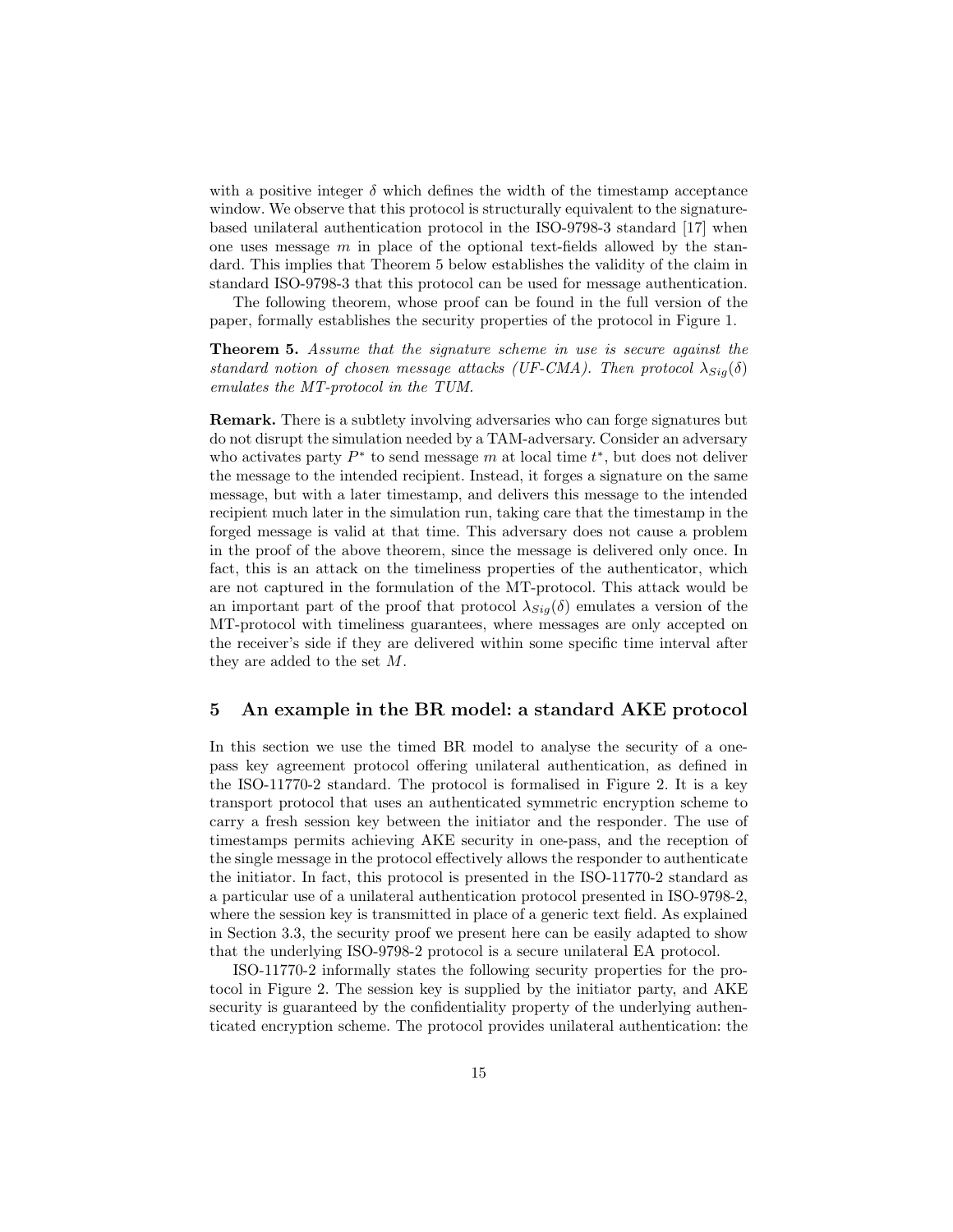mechanism enables the responder to authenticate the initiator. Entity authentication is achieved by demonstrating knowledge of a secret authentication key, i.e. the entity using its secret key to encipher specific data. For this reason, the protocol requires an authenticated encryption algorithm which provides, not only data confidentiality, but also data integrity and data origin authentication. Uniqueness and timeliness is controlled by timestamps: the protocol uses timestamps to prevent valid messages (authentication information) from being accepted at a later time or more than once.

# **Protocol**  $\pi_{\text{AuthEnc}}(\delta)$

- $-$  The initialisation function I first invokes, once for each pair of parties, the key generation algorithm of an authenticated symmetric encryption scheme with security parameter  $\kappa$  and sets the secret information of party A with pair B to be  $K_{A,B}$ .  $I_A$  is set to be the list of the keys A shares with B for all parties B.
- $-$  All parties keep as protocol state a list  $L$  where it stores ciphertext/timestamp pairs  $(c, t)$  corresponding to previously received and accepted messages.
- $-$  When activated within party  $A$  to act as initiator, and establish a session with party B, the protocol proceeds as follows.
	- A checks the local time value  $t$ . It generates a random session key  $sk$  and sets  $c \leftarrow$  AuthEnc $(sk||t||B, K_{A,B})$ . It then sends  $(A, B, c)$  to B.
- A accepts sk as the session key,  $(A, B, c)$  as sid, B as pid, and terminates. – Upon receipt of  $(A, B, c)$ , the responder accepts a key sk as the session key,  $(A, B, c)$  as sid, A as pid and terminates if:
	- $\bullet$  *B* is the identity of responder.
	- c successfully decrypts to  $(sk||t||B)$  under  $K_{A,B}$ .
	- $t \in [t'-\delta, t'+\delta]$ , where t' is local time at B when the message is received. • List  $L$  does not contain the pair  $(c, t)$ .
- Finally, B updates the list L, adding the pair  $(c, t)$  and deleting all pairs  $(\hat{c}, \hat{t})$ where  $\hat{t} \notin [t'-\delta, t'+\delta].$

Fig. 2. One-pass key agreement with unilateral authentication from ISO-11770-2

The protocol requires that parties are able to maintain mechanisms for generating or verifying the validity of timestamps: the deciphered data includes a timestamp that must be validated by the recipient. Parties maintains a list L to detect replay attacks. In relation to forward secrecy, note that if an adversary gets hold of a ciphertext stored in  $L$ , and furthermore at some point it corrupts the owner of the list, it can compute the secret key for the corresponding past session. Identifier  $B$  is included in the ciphertext to prevent a substitution attack, i.e. the re-use of this message by an adversary masquerading as B to A. Where such attacks cannot occur, the identifier may be omitted [15].

The following theorem, whose proof can be found in the full version of the paper, formally establishes the security properties of the protocol in Figure 2.

**Theorem 6.** The protocol  $\pi_{\text{Author}}(\delta)$  in Figure 2 is an AKE secure key exchange protocol in the timed BR model if the underlying authenticated encryption scheme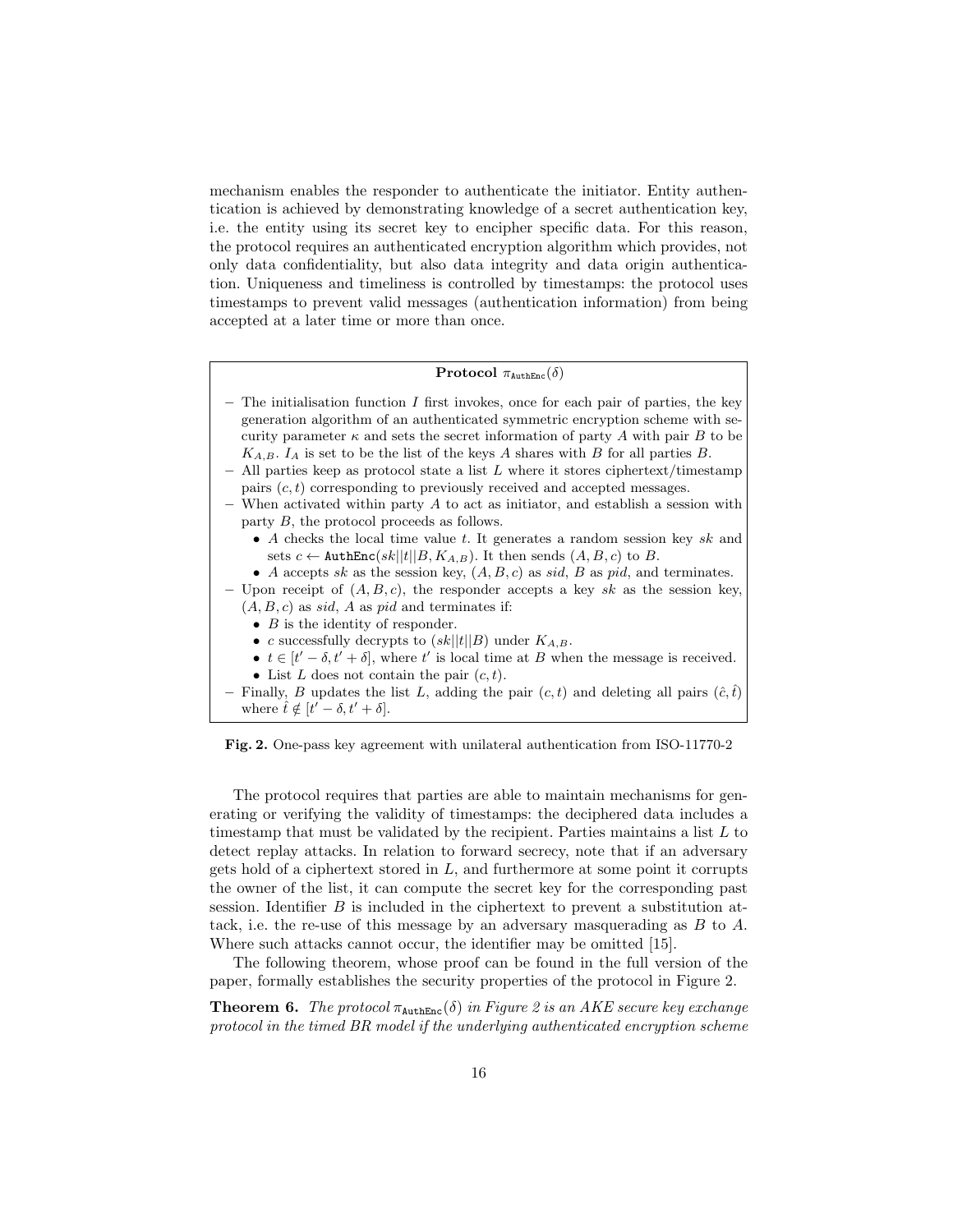is secure in the IND-CPA and INT-CTXT senses. This protocol also provides initiator-to-responder authentication if the authenticated encryption scheme is INT-CTXT secure. More precisely, we have:

$$
\operatorname{Adv}_{\texttt{KE}}^{\texttt{IZR}}(\mathcal{A}) \leq 2q^2 \cdot \operatorname{Adv}_{\texttt{AuthEnc}}^{\texttt{INT--CTXT}}(\mathcal{B}_1) + q^2 q_s / |\mathcal{K}|,
$$
  

$$
\operatorname{Adv}_{\texttt{KE}}^{\texttt{AKE}}(\mathcal{A}) \leq q^2 (2 + q_s) \cdot \operatorname{Adv}_{\texttt{AuthEnc}}^{\texttt{INT--CTXT}}(\mathcal{B}_1) + q^2 q_s \cdot \operatorname{Adv}_{\texttt{AuthEnc}}^{\texttt{IND--CPA}}(\mathcal{B}_2) + q^2 q_s / |\mathcal{K}|.
$$

Here a uniform distribution on the key space K is assumed, q is the maximum number of parties involved in the attack, and  $q_s$  is the maximum number of sessions held at any party.

Furthermore, if the adversary respects  $\beta$ -synchronisation, then the protocol guarantees  $(\beta + \delta)$ -recent initiator-to-responder authentication.

## 6 Conclusion

In this paper we proposed a general modelling technique that can be used to extend current models for the analysis of key agreement protocols, so that they capture the use of timestamps. We have shown that two popular analysis frameworks (CK and BR models) can be extended in a natural way using this technique, and that this permits addressing a new class of real-world protocols that, until now, lacked a complete formal treatment. The paper also leaves many open problems that can be addressed in future work. We conclude the paper by referring some of these topics. The approach we introduced can be applied to extend other theoretical models, the most interesting of which is perhaps the Universal Composability framework of Canetti [10]. Orthogonally, there are many key agreement and authentication protocols which rely on timestamps and that could benefit from a security analysis in a time-aware framework. Kerberos [19] is an example of such a protocol, which utilises timestamps in a setting where a server is available. In order to rigourously analyse the security of this protocol, one would need to define a timed version of three-party key agreement security models. Moving away from key agreement and authentication protocols, our approach opens the way for the formal analysis of time-related cryptographic protocols such as those aiming to provide secure message timestamping and clock-synchronisation. Finally, it would be interesting to see how one could apply a similar approach to security models that try to capture public key infrastructures, where the temporal validity of certificates is usually ignored.

# Acknowledgments

The authors would like to thank Alex Dent for proposing and discussing the original ideas that led to this work. They would also like to thank Bogdan Warinschi for important discussions. The authors were funded in part by the WITS project (FCT - PTDC/EIA/71362/2006) and the eCrypt II project (EU FP7 - ICT-2007-216646). The second author was also supported in part by the Scientific and Technological Research Council of Turkey (TUBITAK) while at Middle East Technical University.